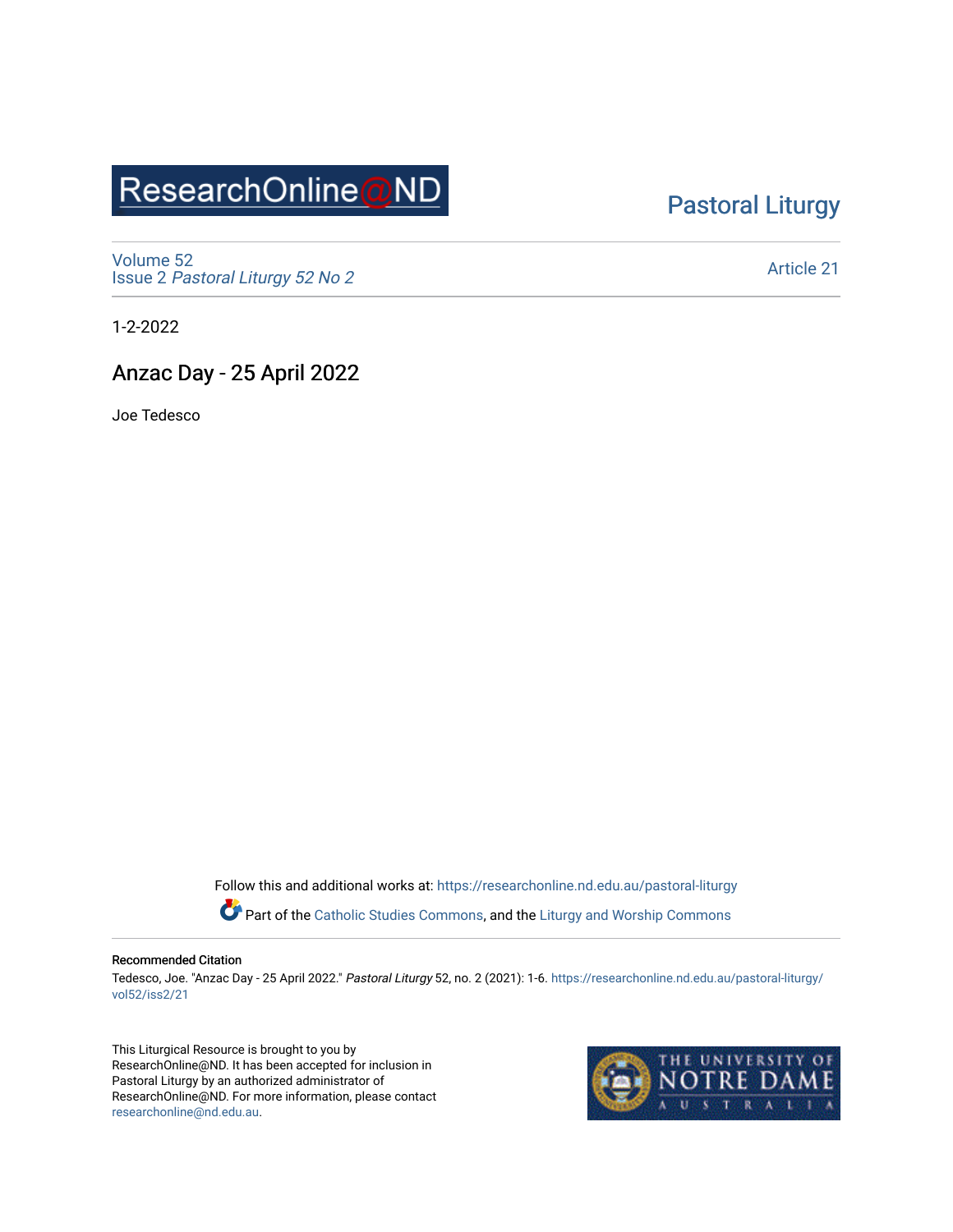

# **25 April 2022**

# ANZAC Day

Reflection by Joe Tedesco

## **Introduction**

ANZAC day is a national holiday that commemorates the landings of Australian and New Zealander soldiers at Gallipoli in 1915. It has since grown and become a day where the service and sacrifice of many people over many wars are acknowledged. The liturgy speaks to these virtues exemplified perfectly in the sacrifice of Jesus who gave his life for all humanity. With the gift of the Holy Spirit in our midst, we too are inspired to follow suit, exercising courageous sacrifice wherever God's love is needed.

## **Penitential Act**

Use one of the *Roman Missal* texts or this optional litany form:

Lord Jesus you came to bring us your Word so that we could love you. Lord, have mercy.

You sent your Spirit to remind us of your love. Christ, have mercy.

You came to give us your peace so that the world could not take it away. Lord, have mercy.

# **First Reading**

#### **Wisdom 3:1-9**

Those who serve God, even when it comes at great cost, are never forgotten by our Lord. Even when all seems lost, we are assured that the virtuous are in the hands of God.

**Or**

#### **Isaiah 9:1-6**

The weight of oppression, struggle and war will be taken away by our Lord. God's promise is of a 'Prince of Peace', a 'Wonder-Counsellor' who offers a peace that has no end.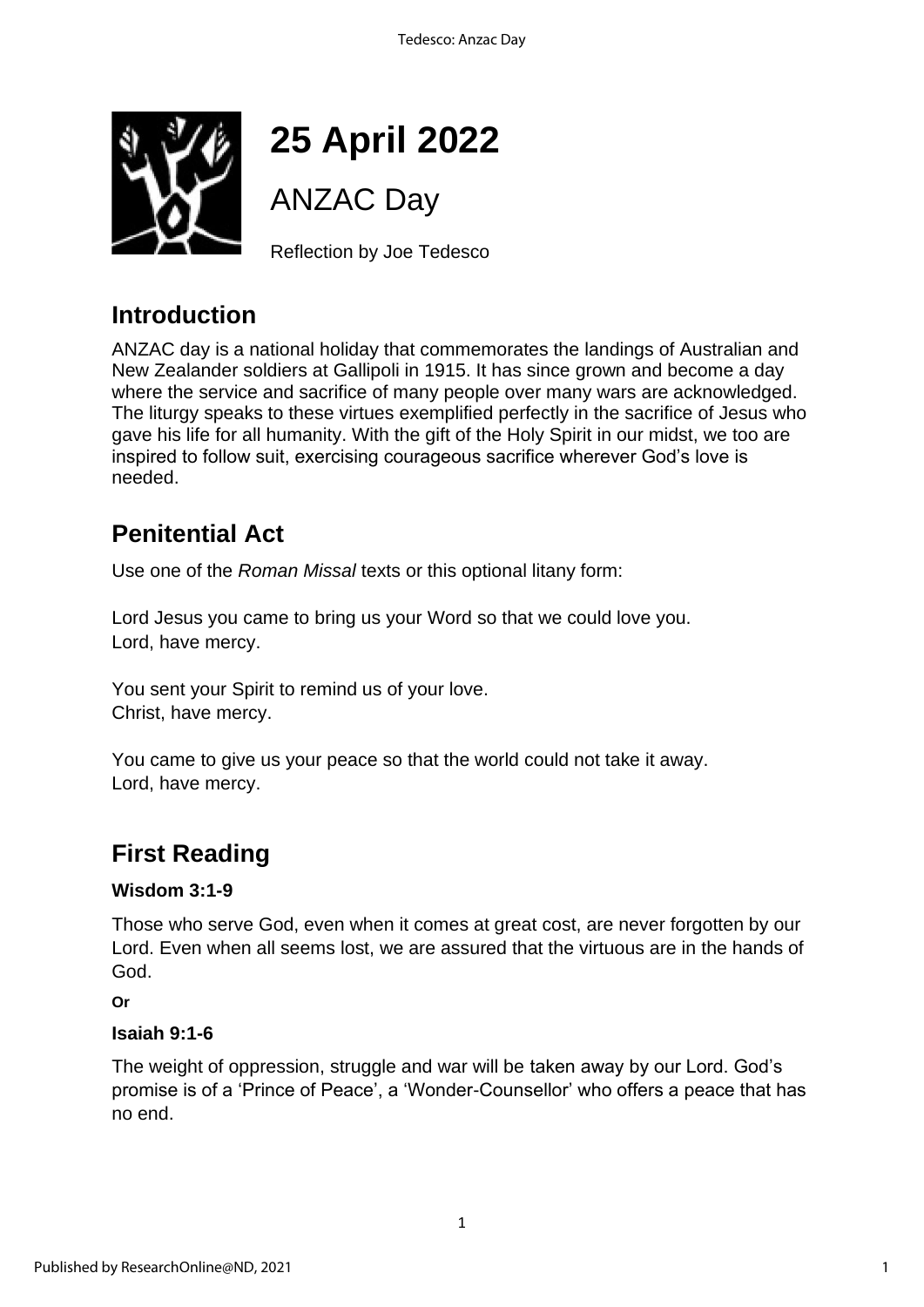# **Responsorial Psalm**

#### **Psalm 116(114):5-6; (117)10-11, 15-16.**

*I* will walk in the presence of the Lord, in the land of the living. All the afflicted are held as precious by the Lord.

## **Second Reading**

#### **1 Corinthians 1:18-25**

The language of the cross is illogical. Yet, in this apparent image of weakness, God's strength is shown in a power to save.

#### **Or**

#### **Ephesians 2:13-18**

The letter to the Ephesians was speaking to an early Church impacted by hostility between Gentiles and Jews. The reading reminds us that Jesus is the one who truly brings peace, destroying in his own person such hostility between people.

## **Gospel Reading**

#### **John 12:23-28**

A grain that remains a grain is a potential never realised. The grain that falls to the earth and dies, on the other hand, becomes a rich harvest.

**Or**

#### **John 14:23-29**

Jesus offers us peace, a peace that cannot be found apart from God but one that, nonetheless, we are invited to participate in.

### **Reflection**

Like many ANZAC days before this one, today will be marked with ceremonies, parades, speeches and ritual acknowledgement of those who have served in the Australian and New Zealand armed forces. These ANZAC Day rituals will be full of pointers that ask us to think of that which has come before and the lives that were put at risk and lost as men and women served the nation in all sorts of situations.

Of course, at its best, ANZAC day is not a celebration of conflict itself. It does not necessarily glorify war. Particularly as we take in the liturgical readings which have been set for this celebration, ANZAC Day can allow us to recognise the broken world we live in that, whether we wish for it or not, has led to conflict. Even if we are fortunate enough to live in a situation where significant human conflict is avoided, where war is something seen in the news feed or on the nightly news rather than experienced first-hand, we all face adversity and will be called to respond to it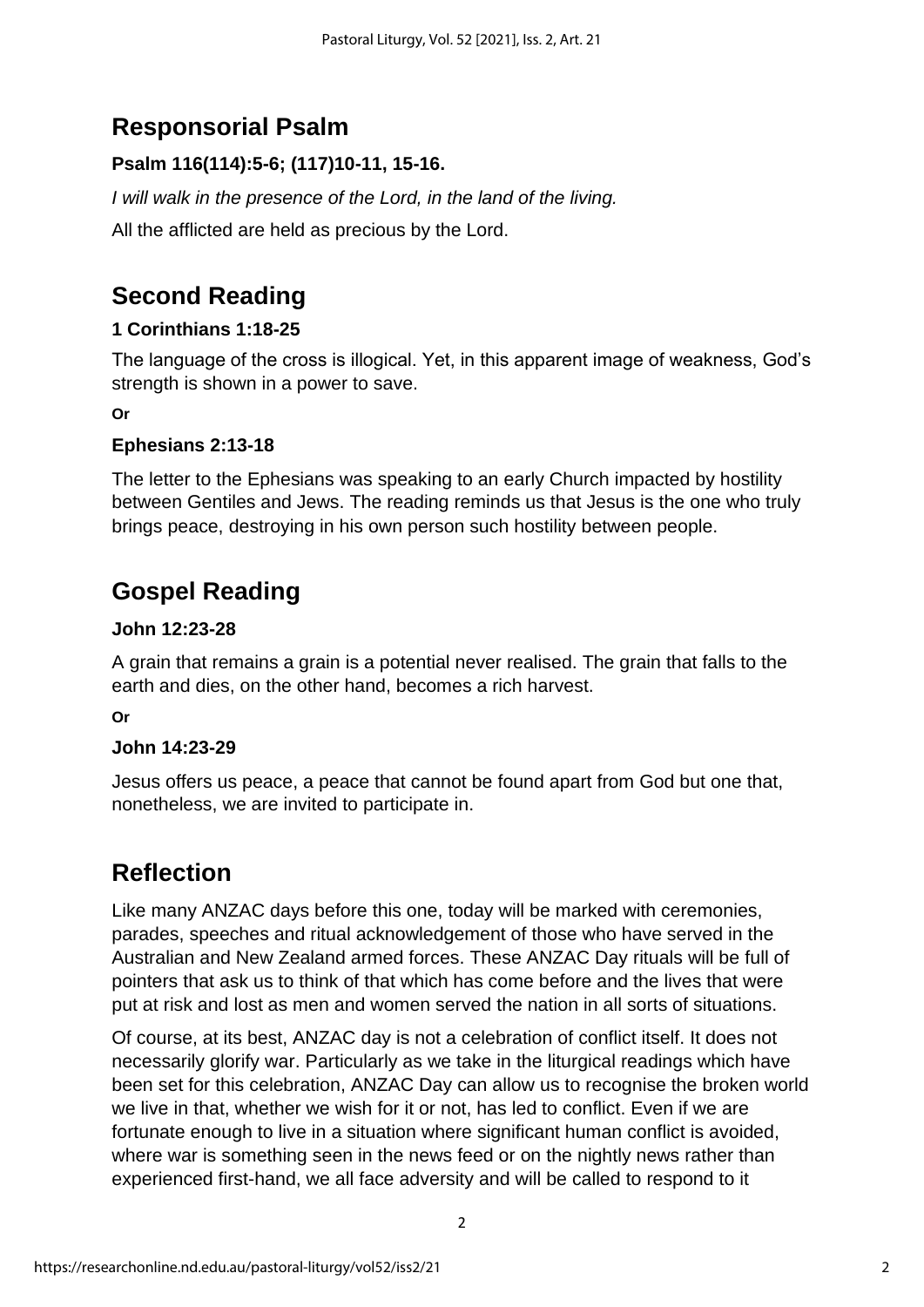virtuously; with courage, resolutely and, perhaps most of all, to hold on to hope even when things seem lost. It is into this space that the liturgical celebration is able to bring something of true worth.

Firstly, and perhaps most obviously, we are reminded in our readings that this life we experience here is part of a bigger reality. Especially when we consider those who have lost their lives prematurely as wars are wont to cause, we are encouraged to draw on the hope of our faith. As indicated in the first of the readings offered for today from the Book of Wisdom, what appears as a disastrous end is the beginning of a peaceful existence with our saviour in heaven.

Similarly, for those who are innocent victims of wars, those non-combatants who nevertheless pay the cost. It is particularly distressing to our sensibilities that human conflict at its worst not only fails to spare the innocent but makes them particularly vulnerable. There are many parents, carers and children who have to exhibit extreme courage to look after their families in the most trying of circumstances who, nevertheless, lose their own lives and the lives of loved ones to brutality around them. It is this which perhaps represents the most significant fog of darkness that descends upon humanity during times of war. Though it is justifiably troubling, we reach out in faith that, as the prophet Isaiah proclaims, those people "who walk in darkness has seen a great light" (9:2), those who have had to walk in lands of "deep shadow" will find the light of rejoicing in the presence of God.

It certainly takes eyes of faith to hold to such a promise. As Paul attests in one of the second readings to the Corinthians, the language of the cross may be illogical, but it is the pathway to salvation.

Finally, we are remined in our readings that conflict and war is never God's desire. Even if it can bring forth virtues such as courage and perseverance from those who choose to serve and those who have no choice having simply been caught in the wrong place at the wrong time, God's intent, both the end and the means to it, is peace. Returning to the reading from Isaiah, it speaks of a God who wishes to take the burden off the shoulders of the oppressed. In the Lord's dominion, "peace has no end" (Isa 9:7). There is a particularly interesting line at the end of that verse. In the lectionary translation it reads as "the jealous love of the Lord of Hosts will do this". It reads a little strangely because the Hebrew does not have a clear direct translation. More common translations use 'zeal' in place of 'jealous love' in this reference. The actual Hebrew root word *qinʾâ* basically represents strong passion and emotion for something, almost to the point of being uncontrollable. Thus, in a human setting it can be both a good and bad thing depending on the object and context. In this case, it is used by Isaiah to remind us just how passionate the Lord is about notions of justice, righteousness and peace for God's people.

As the Gospel readings state, this zeal of God is not simply a passive sentiment. God is about actually bringing this world to peace and vitality. God cannot help but do so, it is in God's very nature and this is found most prominently in the person of Jesus. The archetypical image of sacrificing for the good is captured in Christ who is like the "wheat grain that falls on the ground and dies" that allows "yields of great harvest" (Jn 12:24).

3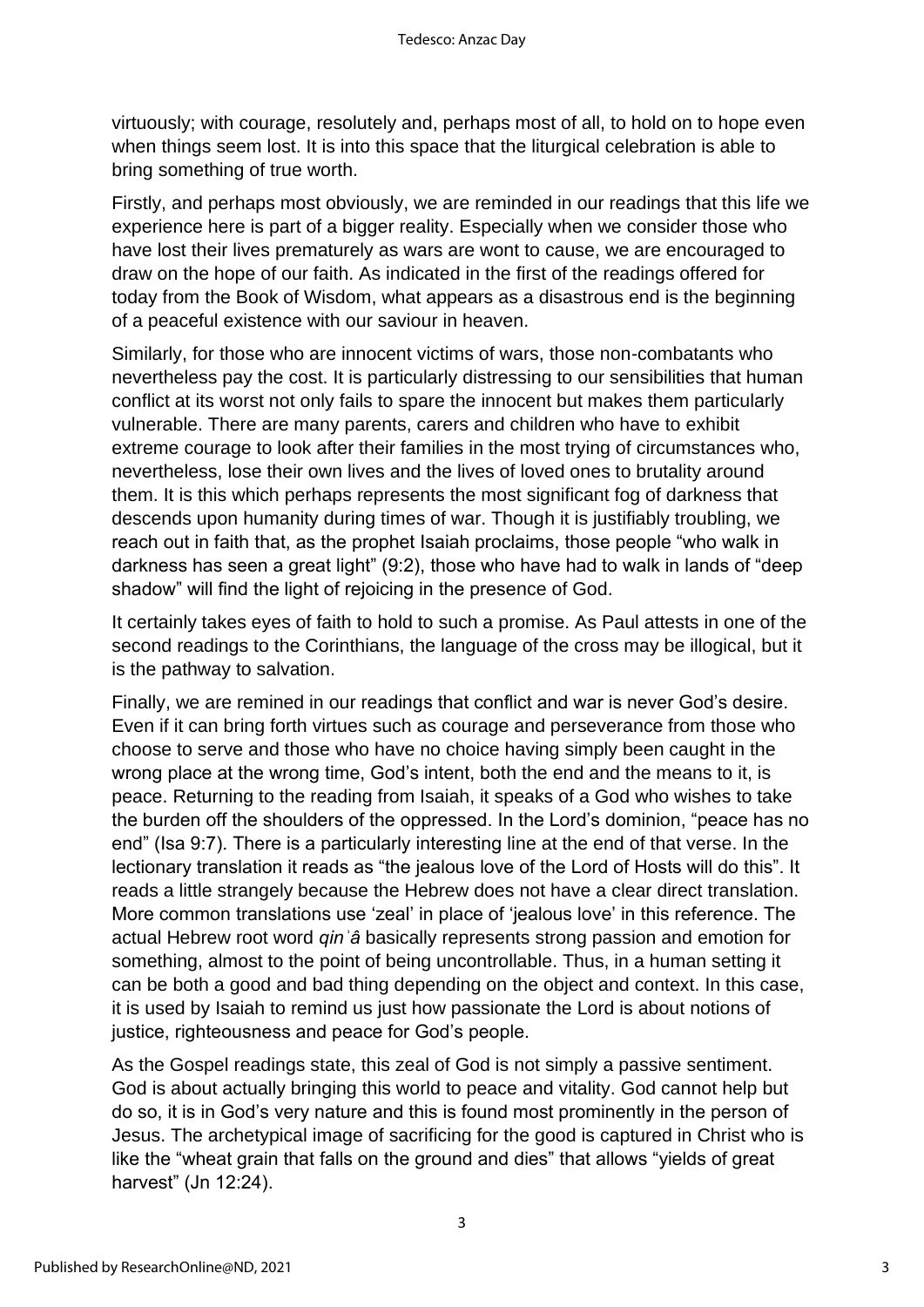Moreover, and the Gospel readings point to this in particular, we are invited to be party to God's passionate desire for peace. We are to be agents of peace, a peace that we cannot create on our own, a peace "the world cannot give" (Jn 14:27). This is why we need the Advocate mentioned in the same Gospel reading; the Holy Spirit, God's ongoing presence offered to all so we can be encouraged and animated to bring peace into a world that often finds itself working against and despite each other rather than with and for each other.

Sacrifice and courage feature on ANZAC day, and also feature in the Christian call to bring God's will to bear in our world. It takes courage and it takes sacrifice to be a peacemaker, to be true to God's will for the world and to follow Jesus in not repaying evil with more evil but, rather, responding with sacrificial love. Sometimes this call can seem impossible, even folly. So, we pray that we are led by the Holy Spirit, focus on Jesus' words and receive the Advocate so we do what we can to bring our broken world closer to what God intends.



4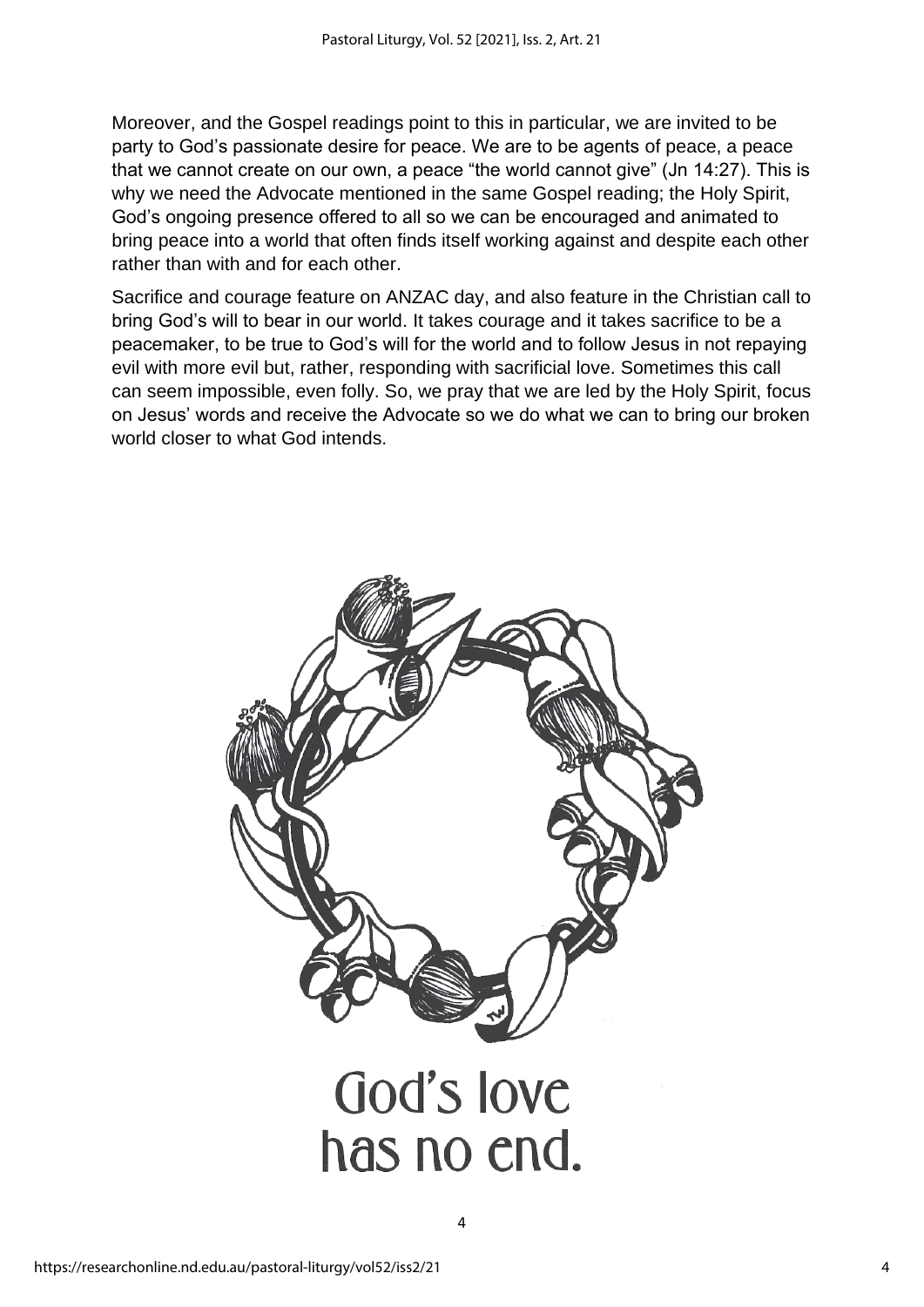# **Prayer of the Faithful**

### **Introduction**

The psalmist reminds us that we are all precious in God's sight and therefore we have the courage offer the needs of our world and home community.

### **Petitions**

We pray for Pope Francis and our Church leaders; clergy, lay and religious. May they allow themselves to be guided by the Holy Spirit in all things.

*(Pause)* Lord hear us OR We pray to the Lord.

We pray for the leaders of all nations, that they will lead with integrity and honesty and bring peace to the world and recognise that war does not solve problems.

*(Pause)* Lord hear us OR We pray to the Lord.

We pray for our community, that we will courageously live our lives as witnesses to God's saving power particularly on this ANZAC day. May our actions speak of peace and harmony to our world.

*(Pause)* Lord hear us OR We pray to the Lord.

We pray for all those who have died, particularly those in wars or who have given their lives for the sake of another. We ask that they may one day see the face of God.

*(Pause)* Lord hear us OR We pray to the Lord.

We pray for all those who still suffer the long-lasting effects of war: refugees, returned service personnel, asylum seekers and disenchanted Australians. May they all find the peace of Christ.

*(Pause)* Lord hear us OR We pray to the Lord.

We pray for ourselves as we gather to share the Eucharist and remember those who have given themselves in sacrifice. May we, nourished at this table, be the face of peace to those in need.

*(Pause)* Lord hear us OR We pray to the Lord.

### **Conclusion**

God of peace, we offer these prayers and those unspoken in our hearts with the sure hope that they will be answered through the power of the Spirit and in the name of Jesus Christ.

5

#### **Amen.**